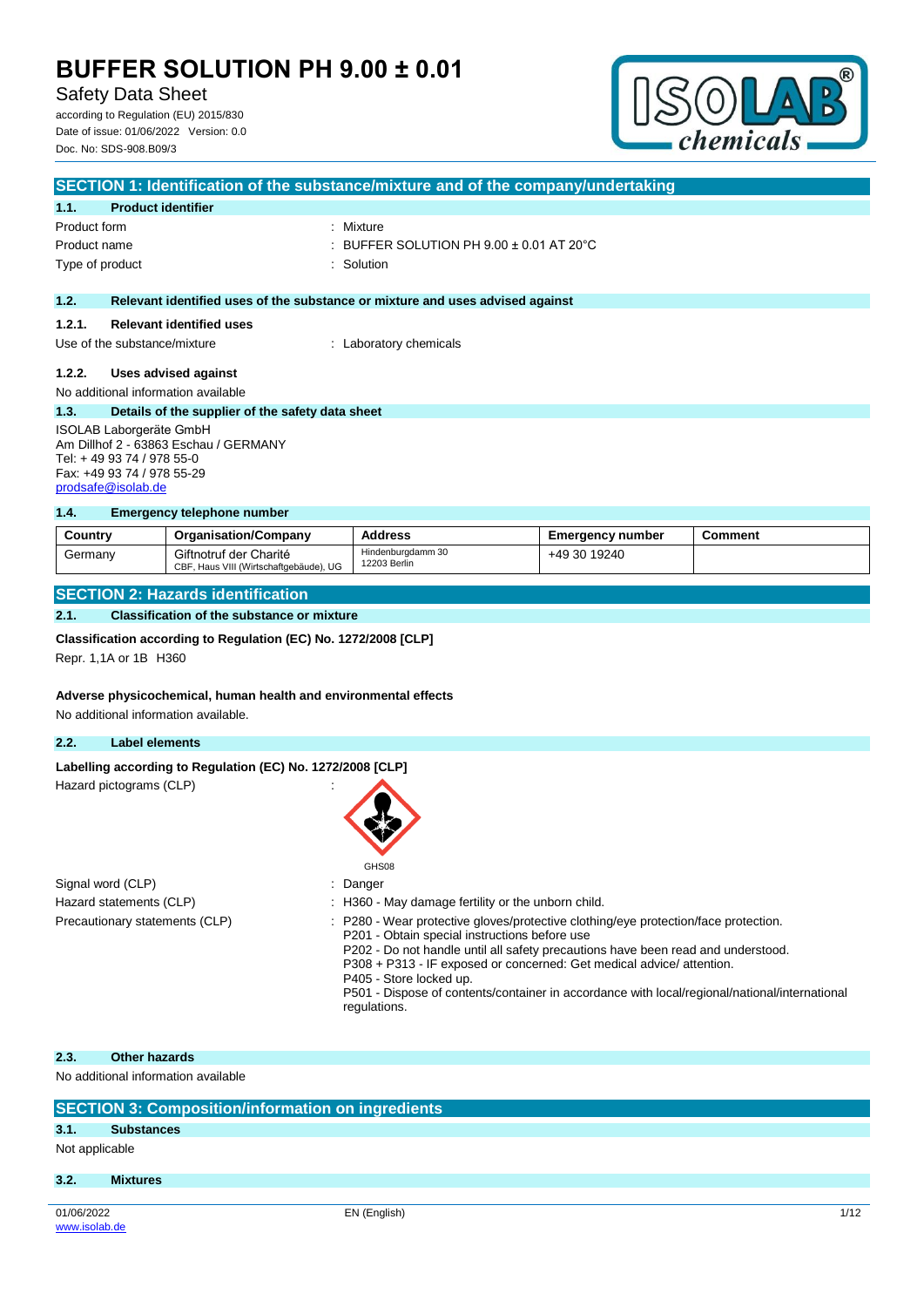# Safety Data Sheet

according to Regulation (EU) 2015/830 Date of issue: 01/06/2022 Version: 0.0 Doc. No: SDS-908.B09/3



| Name                                                                                                                                   | <b>Product identifier</b>                                                | $\%$        | <b>Classification according to</b><br><b>Regulation (EC) No.</b><br>1272/2008 [CLP]                                                                                |
|----------------------------------------------------------------------------------------------------------------------------------------|--------------------------------------------------------------------------|-------------|--------------------------------------------------------------------------------------------------------------------------------------------------------------------|
| disodium tetraborate, anhydrous, boric acid, disodium salt<br>substance listed as REACH Candidate (Disodium tetraborate,<br>anhydrous) | (CAS-No.) 1330-43-4<br>(EC-No.) 215-540-4<br>(EC Index-No.) 005-011-00-4 | $0.1 - 2.5$ | Repr. 1B, H360FD                                                                                                                                                   |
| hydrochloric acid  %                                                                                                                   | (EC-No.) 231-595-7<br>(EC Index-No.) 017-002-01-X                        | $0.1 - 2.5$ | Skin Corr. 1B, H314<br>STOT SE 3, H335                                                                                                                             |
| mercury diiodide                                                                                                                       | (CAS-No.) 7774-29-0<br>(EC-No.) 231-873-8<br>(EC Index-No.) 080-002-00-6 | < 0.1       | Acute Tox. 2 (Inhalation), H330<br>Acute Tox. 1 (Dermal), H310<br>Acute Tox. 2 (Oral), H300<br>STOT RE 2, H373<br>Aquatic Acute 1, H400<br>Aquatic Chronic 1, H410 |
| potassium iodide                                                                                                                       | (CAS-No.) 7681-11-0<br>(EC-No.) 231-659-4                                | < 0.1       | Not classified                                                                                                                                                     |

## **Specific concentration limits:**

| Name                                                       | <b>Product identifier</b>                                                | <b>Specific concentration limits</b>                                                                                                          |
|------------------------------------------------------------|--------------------------------------------------------------------------|-----------------------------------------------------------------------------------------------------------------------------------------------|
| disodium tetraborate, anhydrous, boric acid, disodium salt | (CAS-No.) 1330-43-4<br>(EC-No.) 215-540-4<br>(EC Index-No.) 005-011-00-4 | $(C \ge 4.5)$ Repr. 1B, H360FD                                                                                                                |
| hydrochloric acid  %                                       | (EC-No.) 231-595-7<br>(EC Index-No.) 017-002-01-X                        | $(C \ge 10)$ STOT SE 3, H335<br>$(10 = < C < 25)$ Eye Irrit. 2, H319<br>(10 = < C < 25) Skin Irrit. 2, H315<br>(C > = 25) Skin Corr. 1B, H314 |
| mercury diiodide                                           | (CAS-No.) 7774-29-0<br>(EC-No.) 231-873-8<br>(EC Index-No.) 080-002-00-6 | $(C \ge 0.1)$ STOT RE 2, H373                                                                                                                 |

## Full text of H-statements: see section 16

|                                     | <b>SECTION 4: First aid measures</b>                                |                                                                                                                                                              |
|-------------------------------------|---------------------------------------------------------------------|--------------------------------------------------------------------------------------------------------------------------------------------------------------|
| 4.1.                                | <b>Description of first aid measures</b>                            |                                                                                                                                                              |
| First-aid measures after inhalation |                                                                     | Remove person to fresh air and keep comfortable for breathing.                                                                                               |
|                                     | First-aid measures after skin contact                               | : Wash skin with plenty of water.                                                                                                                            |
|                                     | First-aid measures after eye contact                                | Rinse eyes with water as a precaution.                                                                                                                       |
|                                     | First-aid measures after ingestion                                  | Call a poison center or a doctor if you feel unwell.                                                                                                         |
| 4.2.                                | Most important symptoms and effects, both acute and delayed         |                                                                                                                                                              |
|                                     | No additional information available                                 |                                                                                                                                                              |
| 4.3.                                |                                                                     | Indication of any immediate medical attention and special treatment needed                                                                                   |
|                                     | Treat symptomatically.                                              |                                                                                                                                                              |
|                                     | <b>SECTION 5: Firefighting measures</b>                             |                                                                                                                                                              |
| 5.1.                                | <b>Extinguishing media</b>                                          |                                                                                                                                                              |
| Suitable extinguishing media        |                                                                     | : Water spray. Dry powder. Foam. Carbon dioxide.                                                                                                             |
| 5.2.                                | Special hazards arising from the substance or mixture               |                                                                                                                                                              |
| fire                                | Hazardous decomposition products in case of                         | : Toxic fumes may be released.                                                                                                                               |
| 5.3.                                | <b>Advice for firefighters</b>                                      |                                                                                                                                                              |
|                                     | Protection during firefighting                                      | Do not attempt to take action without suitable protective equipment. Self-contained breathing<br>apparatus. Complete protective clothing.                    |
|                                     | <b>SECTION 6: Accidental release measures</b>                       |                                                                                                                                                              |
| 6.1.                                | Personal precautions, protective equipment and emergency procedures |                                                                                                                                                              |
| 6.1.1.                              | For non-emergency personnel                                         |                                                                                                                                                              |
| Emergency procedures                |                                                                     | : Ventilate spillage area.                                                                                                                                   |
| 6.1.2.                              | For emergency responders                                            |                                                                                                                                                              |
| Protective equipment                |                                                                     | Do not attempt to take action without suitable protective equipment. For further information<br>refer to section 8: "Exposure controls/personal protection". |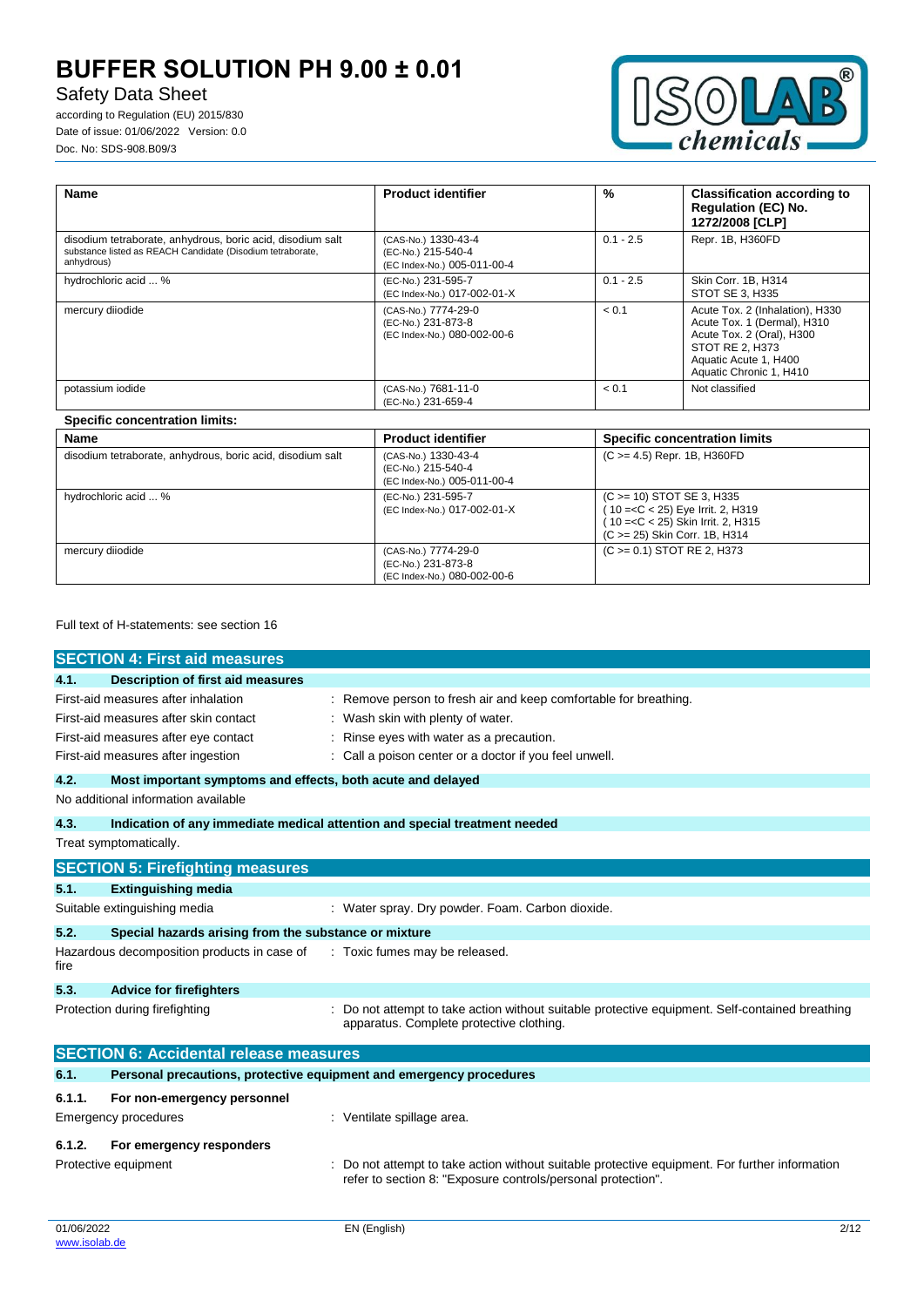# Safety Data Sheet

according to Regulation (EU) 2015/830 Date of issue: 01/06/2022 Version: 0.0 Doc. No: SDS-908.B09/3



### **6.2. Environmental precautions**

#### Avoid release to the environment.

| 6.3.                                         | Methods and material for containment and cleaning up |  |                                                                                                                    |  |
|----------------------------------------------|------------------------------------------------------|--|--------------------------------------------------------------------------------------------------------------------|--|
| Methods for cleaning up<br>Other information |                                                      |  | : Take up liquid spill into absorbent material.<br>: Dispose of materials or solid residues at an authorized site. |  |
| 6.4.                                         | <b>Reference to other sections</b>                   |  |                                                                                                                    |  |
| For further information refer to section 13. |                                                      |  |                                                                                                                    |  |
|                                              | <b>SECTION 7: Handling and storage</b>               |  |                                                                                                                    |  |
| 7.1.                                         | <b>Precautions for safe handling</b>                 |  |                                                                                                                    |  |
|                                              | Precautions for safe handling                        |  | : Ensure good ventilation of the work station. Wear personal protective equipment.                                 |  |
| Hygiene measures                             |                                                      |  | : Do not eat, drink or smoke when using this product. Always wash hands after handling the<br>product.             |  |

## **7.2. Conditions for safe storage, including any incompatibilities**

Storage conditions **Storage conditions** : Store in a well-ventilated place. Keep cool.

### **7.3. Specific end use(s)**

No additional information available

## **SECTION 8: Exposure controls/personal protection**

### **8.1. Control parameters**

| disodium tetraborate, anhydrous, boric acid, disodium salt (1330-43-4) |                                                            |                                                                                                                                                         |  |  |  |
|------------------------------------------------------------------------|------------------------------------------------------------|---------------------------------------------------------------------------------------------------------------------------------------------------------|--|--|--|
| Belgium                                                                | Local name                                                 | Borate, composés inorganiques de # Boraat,<br>anorganische verbindingen van                                                                             |  |  |  |
| Belgium                                                                | Limit value $(mg/m3)$                                      | $2 \text{ mg/m}^3$                                                                                                                                      |  |  |  |
| Belgium                                                                | Short time value (mg/m <sup>3</sup> )                      | $6$ mg/m <sup>3</sup>                                                                                                                                   |  |  |  |
| Croatia                                                                | Local name                                                 | Dinatrijev tetraborat bezvodni; (Borna kiselina,<br>dinatrijeva sol)                                                                                    |  |  |  |
| Croatia                                                                | GVI (granična vrijednost izloženosti) (mg/m <sup>3</sup> ) | 1 mg/ $m3$                                                                                                                                              |  |  |  |
| Croatia                                                                | Naznake (HR)                                               | T (otrovno); Repr. kat. 2 (tvari koje vjerojatno smanjuju<br>plodnost kod ljudi i/ili - tvari koje vjerojatno uzrokuju<br>razvojnu otrovnost kod ljudi) |  |  |  |
| Ireland                                                                | Local name                                                 | Borates, (tetra) sodium anhydrous                                                                                                                       |  |  |  |
| Ireland                                                                | OEL (8 hours ref) (mg/m <sup>3</sup> )                     | 1 mg/ $m3$                                                                                                                                              |  |  |  |
| Ireland                                                                | Notes (IE)                                                 | Repr.1B                                                                                                                                                 |  |  |  |
| Spain                                                                  | Local name                                                 | Borato de sodio, anhidro (Tetraborato de sodio,<br>anhidro)                                                                                             |  |  |  |
| Spain                                                                  | VLA-ED (mg/m <sup>3</sup> )                                | $2$ mg/m <sup>3</sup>                                                                                                                                   |  |  |  |
| Spain                                                                  | VLA-EC (mg/m <sup>3</sup> )                                | $6 \text{ mg/m}^3$                                                                                                                                      |  |  |  |
| Spain                                                                  | <b>Notes</b>                                               | TR1B (Cuando las pruebas utilizadas para la<br>clasificación procedan principalmente de datos en<br>animales).                                          |  |  |  |
| hydrochloric acid  %                                                   |                                                            |                                                                                                                                                         |  |  |  |
| EU                                                                     | Local name                                                 | Hydrogen chloride                                                                                                                                       |  |  |  |
| EU                                                                     | IOELV TWA (mg/m <sup>3</sup> )                             | $8$ mg/m <sup>3</sup>                                                                                                                                   |  |  |  |
| EU                                                                     | IOELV TWA (ppm)                                            | 5 ppm                                                                                                                                                   |  |  |  |
| EU                                                                     | IOELV STEL (mg/m <sup>3</sup> )                            | $15$ mg/m <sup>3</sup>                                                                                                                                  |  |  |  |
| EU                                                                     | IOELV STEL (ppm)                                           | 10 ppm                                                                                                                                                  |  |  |  |
| Austria                                                                | Local name                                                 | Chlorwasserstoff                                                                                                                                        |  |  |  |
| Austria                                                                | MAK (mg/m <sup>3</sup> )                                   | $8$ mg/m <sup>3</sup>                                                                                                                                   |  |  |  |
| Austria                                                                | MAK (ppm)                                                  | 5 ppm                                                                                                                                                   |  |  |  |
| Austria                                                                | MAK Short time value (mg/m <sup>3</sup> )                  | $15$ mg/m <sup>3</sup>                                                                                                                                  |  |  |  |
| Austria                                                                | MAK Short time value (ppm)                                 | 10 ppm                                                                                                                                                  |  |  |  |
| Belgium                                                                | Local name                                                 | Hydrogène (chlorure d') # Waterstofchloride                                                                                                             |  |  |  |
| Belgium                                                                | Limit value (mg/m <sup>3</sup> )                           | $8$ mg/m <sup>3</sup>                                                                                                                                   |  |  |  |
| Belgium                                                                | Limit value (ppm)                                          | 5 ppm                                                                                                                                                   |  |  |  |
| Belgium                                                                | Short time value (mg/m <sup>3</sup> )                      | $15$ mg/m <sup>3</sup>                                                                                                                                  |  |  |  |
| Belgium                                                                | Short time value (ppm)                                     | 10 ppm                                                                                                                                                  |  |  |  |
| 01/06/2022                                                             | EN (English)                                               | 3/12                                                                                                                                                    |  |  |  |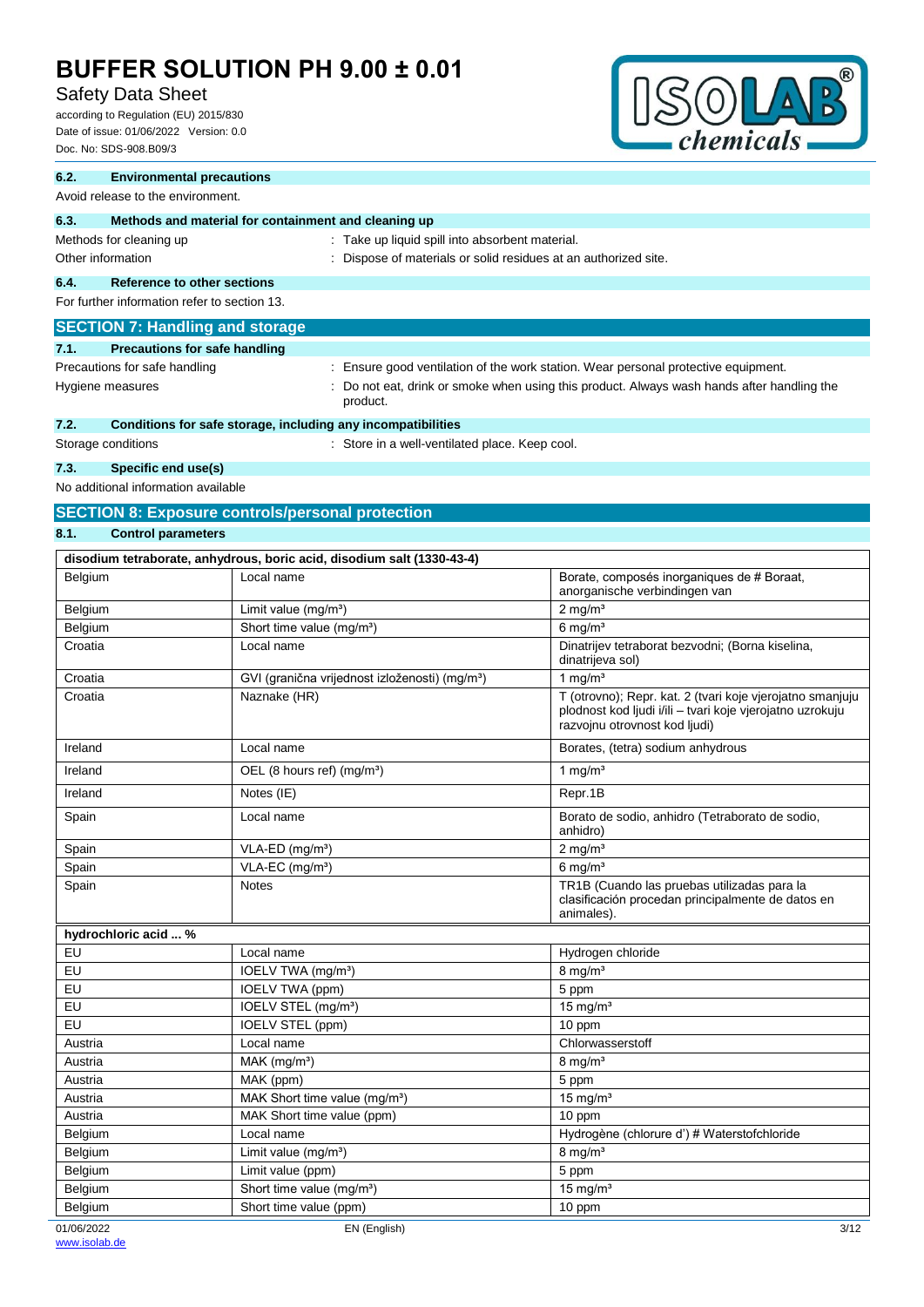# Safety Data Sheet



| hydrochloric acid  %  |                                                                             |                                                                                                                                                                                     |
|-----------------------|-----------------------------------------------------------------------------|-------------------------------------------------------------------------------------------------------------------------------------------------------------------------------------|
| <b>Bulgaria</b>       | Local name                                                                  | Хлороводород                                                                                                                                                                        |
| <b>Bulgaria</b>       | OEL TWA (mg/m <sup>3</sup> )                                                | $8 \text{ mg/m}^3$                                                                                                                                                                  |
| <b>Bulgaria</b>       | OEL TWA (ppm)                                                               | 5 ppm                                                                                                                                                                               |
| <b>Bulgaria</b>       | OEL STEL (mg/m <sup>3</sup> )                                               | $15$ mg/m <sup>3</sup>                                                                                                                                                              |
| <b>Bulgaria</b>       | OEL STEL (ppm)                                                              | 10 ppm                                                                                                                                                                              |
| <b>Bulgaria</b>       | <b>Notes</b>                                                                | • (Химични агенти, за които са определени<br>гранични стойности във въздуха на работната<br>среда за Европейската общност)                                                          |
| Croatia               | Local name                                                                  | Vodikov klorid                                                                                                                                                                      |
| Croatia               | GVI (granična vrijednost izloženosti) (mg/m <sup>3</sup> )                  | $8$ mg/m <sup>3</sup>                                                                                                                                                               |
| Croatia               | GVI (granična vrijednost izloženosti) (ppm)                                 | 5 ppm                                                                                                                                                                               |
| Croatia               | KGVI (kratkotrajna granična vrijednost izloženosti)<br>(mg/m <sup>3</sup> ) | $\frac{1}{15}$ mg/m <sup>3</sup>                                                                                                                                                    |
| Croatia               | KGVI (kratkotrajna granična vrijednost izloženosti)<br>(ppm)                | 10 ppm                                                                                                                                                                              |
| Croatia               | Naznake (HR)                                                                | EU* (naznaka da se radi o tvarima za koje su utvrđene<br>indikativne granične vrijednosti izloženosti prema<br>Direktivi 2000/39/ EC (prva lista)); T (otrovno); C<br>(nagrizajuće) |
| <b>Czech Republic</b> | Local name                                                                  | Chlorovodík                                                                                                                                                                         |
| Czech Republic        | Expoziční limity (PEL) (mg/m <sup>3</sup> )                                 | $8 \text{ mg/m}^3$                                                                                                                                                                  |
| Czech Republic        | Expoziční limity (PEL) (ppm)                                                | 5.43 ppm                                                                                                                                                                            |
| <b>Czech Republic</b> | Expoziční limity (NPK-P) (mg/m <sup>3</sup> )                               | 15 mg/ $m3$                                                                                                                                                                         |
| <b>Czech Republic</b> | Expoziční limity (NPK-P) (ppm)                                              | 10.19 ppm                                                                                                                                                                           |
| Denmark               | Local name                                                                  | Hydrogenchlorid (Chlorbrinte)                                                                                                                                                       |
| Denmark               | Grænseværdie (langvarig) (mg/m <sup>3</sup> )                               | $8 \text{ mg/m}^3$                                                                                                                                                                  |
| Denmark               | Grænseværdie (langvarig) (ppm)                                              | 5 ppm                                                                                                                                                                               |
| Denmark               | Anmærkninger (DK)                                                           | E (betyder, at stoffet har en EF-grænseværdi);<br>L (markerer, at grænseværdien er en loftværdi, som<br>ikke på noget tidspunkt må overskrides)                                     |
| Estonia               | Local name                                                                  | Vesinikkloriid                                                                                                                                                                      |
| Estonia               | OEL TWA (mg/m <sup>3</sup> )                                                | $8 \text{ mg/m}^3$                                                                                                                                                                  |
| Estonia               | OEL TWA (ppm)                                                               | 5 ppm                                                                                                                                                                               |
| Estonia               | OEL STEL (mg/m <sup>3</sup> )                                               | 15 mg/ $m3$                                                                                                                                                                         |
| Estonia               | OEL STEL (ppm)                                                              | 10 ppm                                                                                                                                                                              |
| Finland               | Local name                                                                  | Kloorivety, vedetön                                                                                                                                                                 |
| Finland               | HTP-arvo (15 min)                                                           | $7.6$ mg/m <sup>3</sup>                                                                                                                                                             |
| Finland               | HTP-arvo (15 min) (ppm)                                                     | 5 ppm                                                                                                                                                                               |
| France                | Local name                                                                  | Chlorure d'hydrogène (Acide chlorhydrique)                                                                                                                                          |
| France                | $VLE$ (mg/m <sup>3</sup> )                                                  | $7.6$ mg/m <sup>3</sup>                                                                                                                                                             |
| France                | VLE (ppm)                                                                   | 5 ppm                                                                                                                                                                               |
| France                | Note (FR)                                                                   | Valeurs règlementaires contraignantes                                                                                                                                               |
| Germany               | Local name                                                                  | Hydrogenchlorid                                                                                                                                                                     |
| Germany               | TRGS 900 Occupational exposure limit value (mg/m <sup>3</sup> )             | $3$ mg/m <sup>3</sup>                                                                                                                                                               |
| Germany               | TRGS 900 Occupational exposure limit value (ppm)                            | 2 ppm                                                                                                                                                                               |
| Germany<br>Gibraltar  | Remark (TRGS 900)<br>Eight hours mg/m3                                      | DFG,EU,Y<br>$8$ mg/m <sup>3</sup>                                                                                                                                                   |
| Gibraltar             | Eight hours ppm                                                             | 5 ppm                                                                                                                                                                               |
| Gibraltar             | Short-term mg/m3                                                            | 15 mg/ $m3$                                                                                                                                                                         |
| Gibraltar             | Short-term ppm                                                              | 10 ppm                                                                                                                                                                              |
| Gibraltar             | Name of agent                                                               | Hydrogen chloride                                                                                                                                                                   |
| Greece                | OEL TWA (mg/m <sup>3</sup> )                                                | $7$ mg/m <sup>3</sup>                                                                                                                                                               |
| Greece                | OEL TWA (ppm)                                                               | 5 ppm                                                                                                                                                                               |
| Greece                | OEL STEL (mg/m <sup>3</sup> )                                               | $7$ mg/m <sup>3</sup>                                                                                                                                                               |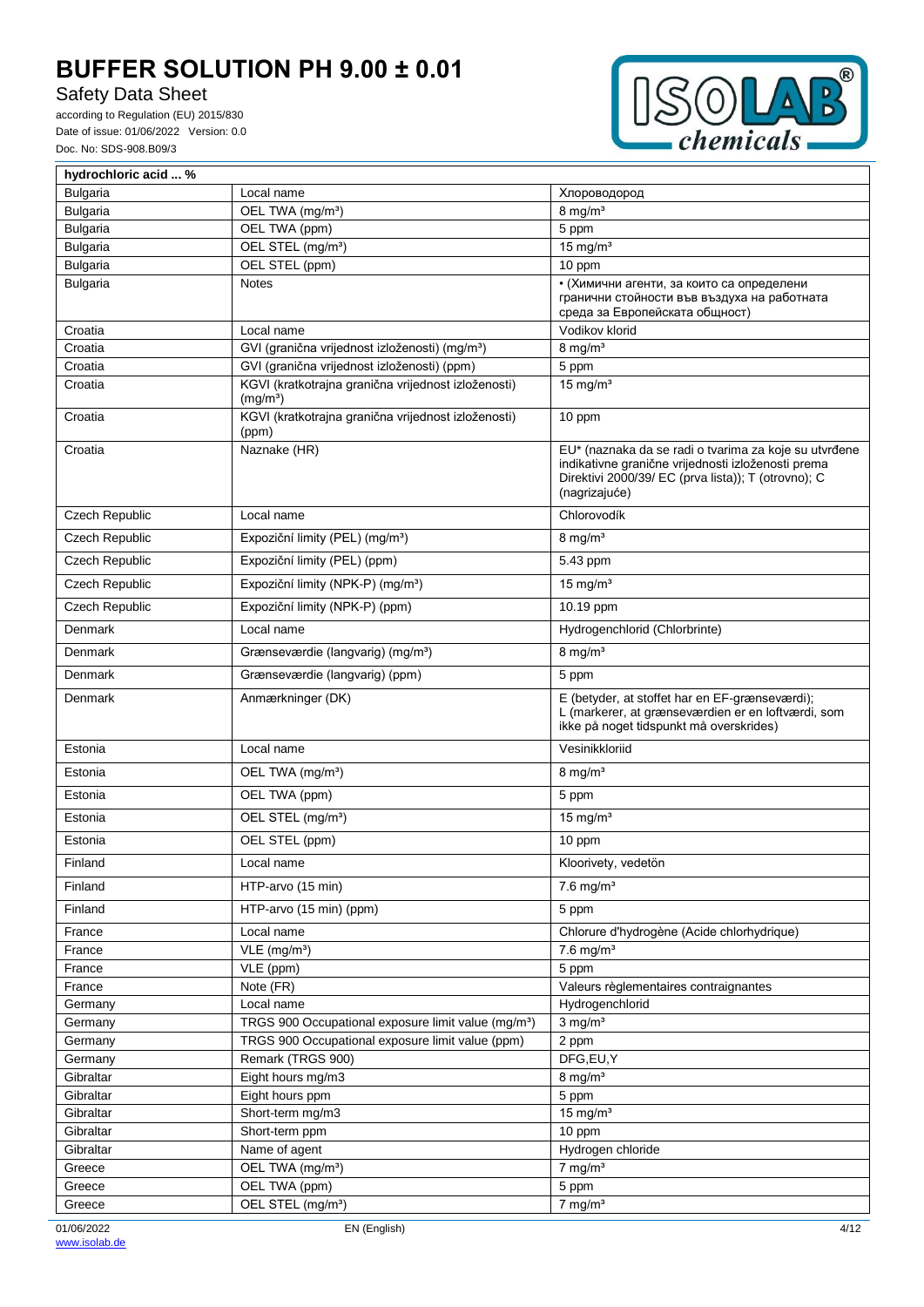# Safety Data Sheet



| hydrochloric acid  % |                                            |                                  |
|----------------------|--------------------------------------------|----------------------------------|
| Greece               | OEL STEL (ppm)                             | 5 ppm                            |
| Hungary              | Local name                                 | SÓSAV                            |
| Hungary              | AK-érték                                   | $8$ mg/m <sup>3</sup>            |
| Hungary              | CK-érték                                   | $16$ mg/m <sup>3</sup>           |
| Hungary              | Megjegyzések (HU)                          | i, m; EU1                        |
| Ireland              | Local name                                 | Hydrogen chloride                |
| Ireland              | OEL (8 hours ref) (mg/m <sup>3</sup> )     | $8 \text{ mg/m}^3$               |
| Ireland              | OEL (8 hours ref) (ppm)                    | 5 ppm                            |
| Ireland              | OEL (15 min ref) (mg/m3)                   | $15$ mg/m <sup>3</sup>           |
| Ireland              | OEL (15 min ref) (ppm)                     | 10 ppm                           |
| Ireland              | Notes (IE)                                 | <b>IOELV</b>                     |
| Italy                | Local name                                 | Acido cloridrico                 |
| Italy                | OEL TWA (mg/m <sup>3</sup> )               | $8$ mg/m <sup>3</sup>            |
| Italy                | OEL TWA (ppm)                              | 5 ppm                            |
| Italy                | OEL STEL (mg/m <sup>3</sup> )              | 15 mg/ $m3$                      |
| Italy                | OEL STEL (ppm)                             | 10 ppm                           |
| Latvia               | Local name                                 | Hlorūdeņradis                    |
| Latvia               | OEL TWA (mg/m <sup>3</sup> )               | $8$ mg/m <sup>3</sup>            |
| Latvia               | OEL TWA (ppm)                              | 5 ppm                            |
| Latvia               | OEL STEL (mg/m <sup>3</sup> )              | 15 mg/ $m3$                      |
| Latvia               | OEL STEL (ppm)                             | 10 ppm                           |
| Lithuania            | Local name                                 | Vandenilio chloridas             |
| Lithuania            | IPRV (mg/m <sup>3</sup> )                  | $8$ mg/m <sup>3</sup>            |
| Lithuania            | IPRV (ppm)                                 | 5 ppm                            |
| Lithuania            | TPRV (mg/m <sup>3</sup> )                  | $15$ mg/m <sup>3</sup>           |
| Lithuania            | TPRV (ppm)                                 | 10 ppm                           |
| Luxembourg           | Local name                                 | Chlorure d'hydrogène             |
| Luxembourg           | OEL TWA (mg/m <sup>3</sup> )               | $8$ mg/m <sup>3</sup>            |
| Luxembourg           | OEL TWA (ppm)                              | 5 ppm                            |
| Luxembourg           | OEL STEL (mg/m <sup>3</sup> )              | $\frac{1}{15}$ mg/m <sup>3</sup> |
| Luxembourg           | OEL STEL (ppm)                             | 10 ppm                           |
| Malta                | Local name                                 | Hydrogenchloride                 |
| Malta                | OEL TWA (mg/m <sup>3</sup> )               | $8$ mg/m <sup>3</sup>            |
| Malta                | OEL TWA (ppm)                              | 5 ppm                            |
| Malta                | OEL STEL (mg/m <sup>3</sup> )              | $15$ mg/m <sup>3</sup>           |
| Malta                | OEL STEL (ppm)                             | 10 ppm                           |
| Netherlands          | Local name                                 | Zoutzuur                         |
| Netherlands          | Grenswaarde TGG 8H (mg/m <sup>3</sup> )    | $8$ mg/m <sup>3</sup>            |
| Netherlands          | Grenswaarde TGG 15MIN (mg/m <sup>3</sup> ) | $15$ mg/m <sup>3</sup>           |
| Poland               | Local name                                 | Chlorowodór                      |
| Poland               | NDS (mg/m <sup>3</sup> )                   | $5$ mg/m <sup>3</sup>            |
| Poland               | NDSCh (mg/m <sup>3</sup> )                 | 10 mg/ $m3$                      |
| Portugal             | Local name                                 | Ácido clorídrico                 |
| Portugal             | OEL - Ceilings (ppm)                       | 2 ppm                            |
| Romania              | Local name                                 | Acid clorhidric                  |
| Romania              | OEL TWA (mg/m <sup>3</sup> )               | $8$ mg/m <sup>3</sup>            |
| Romania              | OEL TWA (ppm)                              | 5 ppm                            |
| Romania              | OEL STEL (mg/m <sup>3</sup> )              | $15$ mg/m <sup>3</sup>           |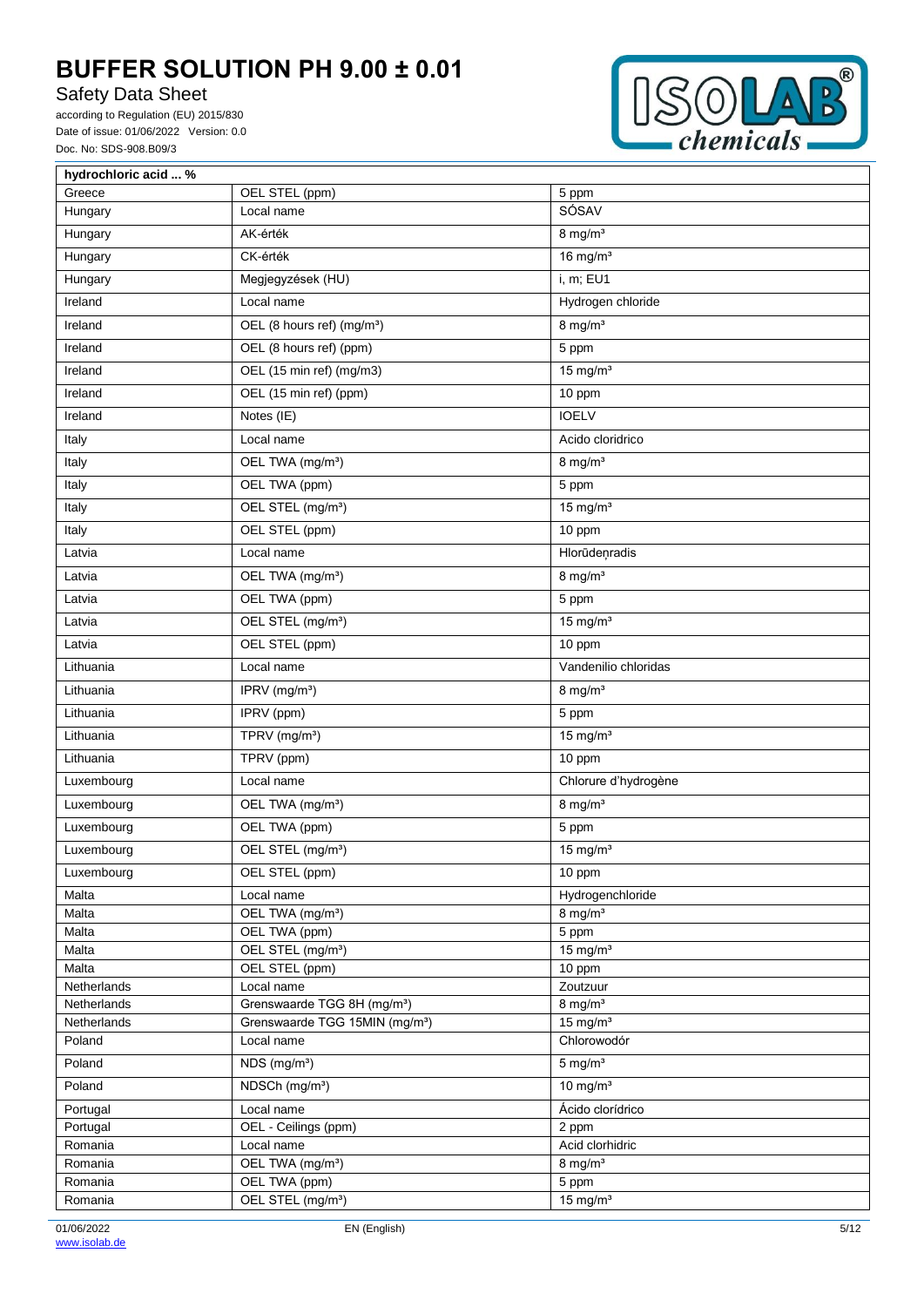# Safety Data Sheet



| hydrochloric acid  %      |                                           |                                                                                                                                                                                                                                                                                                                                                                                                                                                                                                                                    |
|---------------------------|-------------------------------------------|------------------------------------------------------------------------------------------------------------------------------------------------------------------------------------------------------------------------------------------------------------------------------------------------------------------------------------------------------------------------------------------------------------------------------------------------------------------------------------------------------------------------------------|
| Romania                   | OEL STEL (ppm)                            | 10 ppm                                                                                                                                                                                                                                                                                                                                                                                                                                                                                                                             |
| Slovakia                  | Local name                                | Chlorovodík                                                                                                                                                                                                                                                                                                                                                                                                                                                                                                                        |
| Slovakia                  | NPHV (priemerná) (mg/m <sup>3</sup> )     | $8 \text{ mg/m}^3$                                                                                                                                                                                                                                                                                                                                                                                                                                                                                                                 |
| Slovakia                  | NPHV (priemerná) (ppm)                    | 5 ppm                                                                                                                                                                                                                                                                                                                                                                                                                                                                                                                              |
| Slovakia                  | OEL STEL (mg/m <sup>3</sup> )             | 15 mg/ $m3$                                                                                                                                                                                                                                                                                                                                                                                                                                                                                                                        |
| Slovakia                  | OEL STEL (ppm)                            | 10 ppm                                                                                                                                                                                                                                                                                                                                                                                                                                                                                                                             |
| Slovenia                  | Local name                                | vodikov klorid, brezvodni (klorovodik, brezvodni)                                                                                                                                                                                                                                                                                                                                                                                                                                                                                  |
| Slovenia                  | OEL TWA (mg/m <sup>3</sup> )              | $8$ mg/m <sup>3</sup>                                                                                                                                                                                                                                                                                                                                                                                                                                                                                                              |
| Slovenia                  | OEL TWA (ppm)                             | 5 ppm                                                                                                                                                                                                                                                                                                                                                                                                                                                                                                                              |
| Slovenia                  | OEL STEL (mg/m <sup>3</sup> )             | 16 mg/ $m3$                                                                                                                                                                                                                                                                                                                                                                                                                                                                                                                        |
| Slovenia                  | OEL STEL (ppm)                            | 10 ppm                                                                                                                                                                                                                                                                                                                                                                                                                                                                                                                             |
| Spain                     | Local name                                | Cloruro de hidrógeno                                                                                                                                                                                                                                                                                                                                                                                                                                                                                                               |
| Spain                     | VLA-ED (mg/m <sup>3</sup> )               | $7.6$ mg/m <sup>3</sup>                                                                                                                                                                                                                                                                                                                                                                                                                                                                                                            |
| Spain                     | VLA-ED (ppm)                              | 5 ppm                                                                                                                                                                                                                                                                                                                                                                                                                                                                                                                              |
| Spain                     | VLA-EC (mg/m <sup>3</sup> )               | 15 mg/ $m3$                                                                                                                                                                                                                                                                                                                                                                                                                                                                                                                        |
| Spain                     | VLA-EC (ppm)                              | 10 ppm                                                                                                                                                                                                                                                                                                                                                                                                                                                                                                                             |
| Spain                     | <b>Notes</b>                              | VLI (Agente químico para el que la U.E. estableció en<br>su día un valor límite indicativo. Todos estos agentes<br>químicos figuran al menos en una de las directivas de<br>valores límite indicativos publicadas hasta ahora (ver<br>Anexo C. Bibliografía). Los estados miembros<br>disponen de un tiempo fijado en dichas directivas para<br>su transposición a los valores límites de cada país<br>miembro. Una vez adoptados, estos valores tienen la<br>misma validez que el resto de los valores adoptados<br>por el país). |
| Sweden                    | Local name                                | Saltsyra                                                                                                                                                                                                                                                                                                                                                                                                                                                                                                                           |
| Sweden                    | nivågränsvärde (NVG) (mg/m <sup>3</sup> ) | $3$ mg/m <sup>3</sup><br>$3$ mg/m $3$                                                                                                                                                                                                                                                                                                                                                                                                                                                                                              |
| Sweden                    | nivågränsvärde (NVG) (ppm)                | 2 ppm<br>2 ppm                                                                                                                                                                                                                                                                                                                                                                                                                                                                                                                     |
| Sweden                    | kortidsvärde (KTV) (mg/m <sup>3</sup> )   | 6 mg/ $m3$<br>6 mg/ $m3$                                                                                                                                                                                                                                                                                                                                                                                                                                                                                                           |
| Sweden                    | kortidsvärde (KTV) (ppm)                  | 4 ppm<br>4 ppm                                                                                                                                                                                                                                                                                                                                                                                                                                                                                                                     |
| United Kingdom            | Local name                                | Hydrogen chloride                                                                                                                                                                                                                                                                                                                                                                                                                                                                                                                  |
| United Kingdom            | WEL TWA (mg/m <sup>3</sup> )              | 2 mg/m <sup>3</sup> gas and aerosol mists                                                                                                                                                                                                                                                                                                                                                                                                                                                                                          |
| United Kingdom            | WEL TWA (ppm)                             | 1 ppm gas and aerosol mists                                                                                                                                                                                                                                                                                                                                                                                                                                                                                                        |
| United Kingdom            | WEL STEL (mg/m <sup>3</sup> )             | 8 mg/m <sup>3</sup> gas and aerosol mists                                                                                                                                                                                                                                                                                                                                                                                                                                                                                          |
| United Kingdom            | WEL STEL (ppm)                            | 5 ppm gas and aerosol mists                                                                                                                                                                                                                                                                                                                                                                                                                                                                                                        |
| Iceland                   | Local name                                | Vetnisklóríð (klórvetni)                                                                                                                                                                                                                                                                                                                                                                                                                                                                                                           |
| Iceland                   | OEL (15 min ref) (mg/m3)                  | $8$ mg/m <sup>3</sup>                                                                                                                                                                                                                                                                                                                                                                                                                                                                                                              |
| Iceland                   | OEL (15 min ref) (ppm)                    | 5 ppm                                                                                                                                                                                                                                                                                                                                                                                                                                                                                                                              |
| Russian Federation        | Local name                                | Гидрохлорид                                                                                                                                                                                                                                                                                                                                                                                                                                                                                                                        |
| Russian Federation        | OEL Ceiling (mg/m <sup>3</sup> )          | $5 \text{ mg/m}^3$                                                                                                                                                                                                                                                                                                                                                                                                                                                                                                                 |
| <b>Russian Federation</b> | Remark (RU)                               | 2 класс опасности - высокоопасное; п (пары и/или<br>газы); О (вещества с остронаправленным<br>механизмом действия, требующие<br>автоматического контроля за их содержанием в<br>воздухе)                                                                                                                                                                                                                                                                                                                                           |
| Norway                    | Local name                                | Hydrogenklorid (Saltsyre)                                                                                                                                                                                                                                                                                                                                                                                                                                                                                                          |
| Norway                    | Grenseverdier (AN) (mg/m <sup>3</sup> )   | $7$ mg/m <sup>3</sup>                                                                                                                                                                                                                                                                                                                                                                                                                                                                                                              |
| Norway                    | Grenseverdier (AN) (ppm)                  | 5 ppm                                                                                                                                                                                                                                                                                                                                                                                                                                                                                                                              |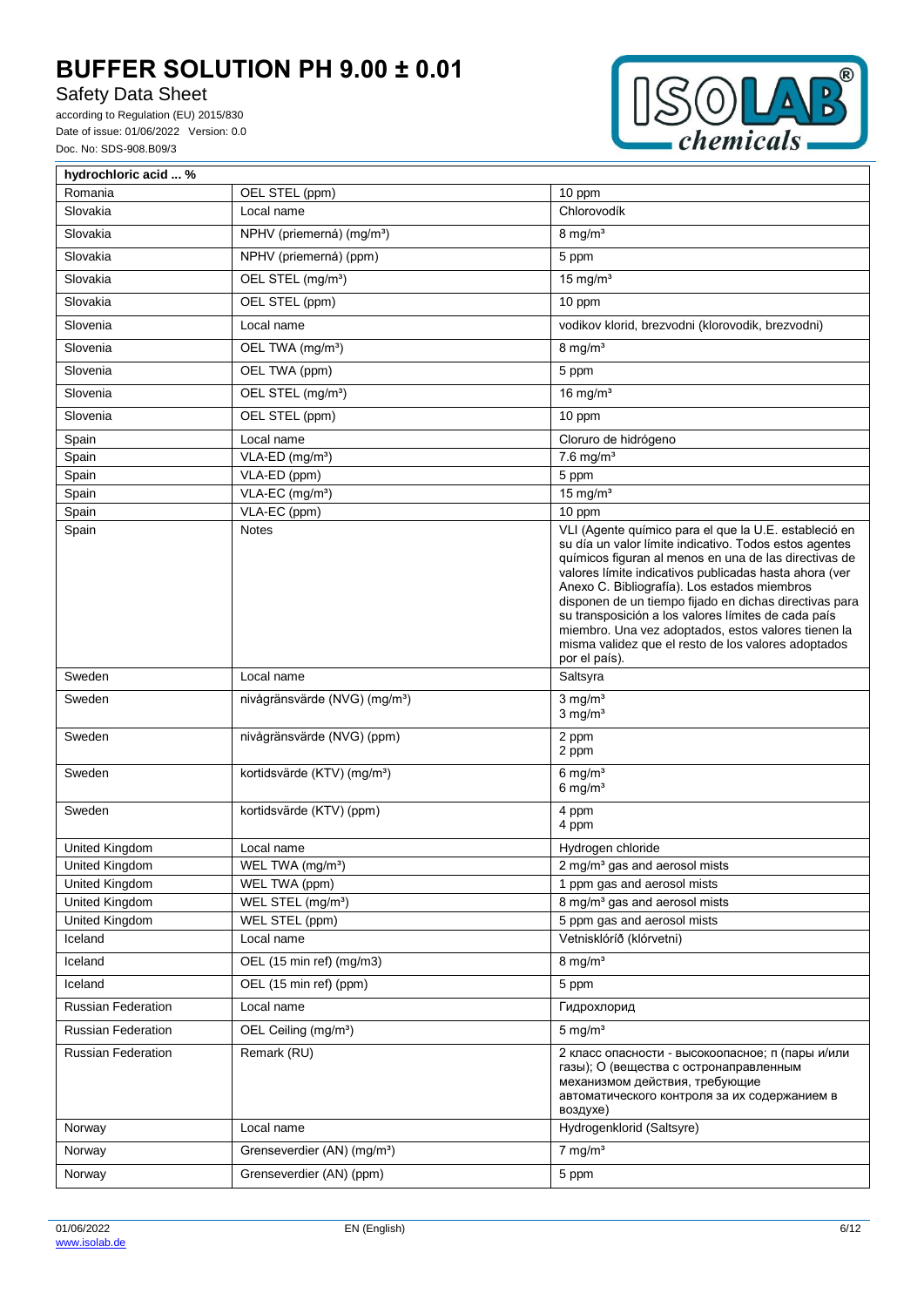# Safety Data Sheet



| hydrochloric acid  %                                                                     |                                         |                                                                                                                                                                                                                                     |  |
|------------------------------------------------------------------------------------------|-----------------------------------------|-------------------------------------------------------------------------------------------------------------------------------------------------------------------------------------------------------------------------------------|--|
| Norway                                                                                   | Merknader (NO)                          | T (Takverdi er en øyeblikksverdi som angir<br>maksimalkonsentrasjon av et kjemikalie i pustesonen<br>som ikke skal overskrides); E (EU har en veiledende<br>grenseverdi for stoffet)                                                |  |
| Switzerland                                                                              | Local name                              | Chlorwasserstoff                                                                                                                                                                                                                    |  |
| Switzerland<br>$MAK$ (mg/m <sup>3</sup> )<br>$3 \text{ ma/m}^3$<br>$3$ mg/m <sup>3</sup> |                                         |                                                                                                                                                                                                                                     |  |
| Switzerland                                                                              | MAK (ppm)                               | 2 ppm<br>2 ppm                                                                                                                                                                                                                      |  |
| Switzerland                                                                              | KZGW (mg/m <sup>3</sup> )               | $6$ mg/m <sup>3</sup><br>$6$ mg/m <sup>3</sup>                                                                                                                                                                                      |  |
| Switzerland                                                                              | KZGW (ppm)                              | 4 ppm<br>4 ppm                                                                                                                                                                                                                      |  |
| Switzerland                                                                              | Remark (CH)                             | SSc - OAWKTAN - DFG, NIOSH, OSHA                                                                                                                                                                                                    |  |
| Turkey                                                                                   | Local name                              | Hidrojen klorür                                                                                                                                                                                                                     |  |
| Turkey                                                                                   | OEL TWA (mg/m <sup>3</sup> )            | $8$ mg/m <sup>3</sup>                                                                                                                                                                                                               |  |
| Turkey                                                                                   | OEL TWA (ppm)                           | 5 ppm                                                                                                                                                                                                                               |  |
| Turkey                                                                                   | OEL STEL (mg/m <sup>3</sup> )           | 15 mg/ $m3$                                                                                                                                                                                                                         |  |
| Turkey                                                                                   | OEL STEL (ppm)                          | 10 ppm                                                                                                                                                                                                                              |  |
| Australia                                                                                | Local name                              | Hydrogen chloride                                                                                                                                                                                                                   |  |
| USA - ACGIH                                                                              | Local name                              | Hydrogen chloride                                                                                                                                                                                                                   |  |
| USA - ACGIH                                                                              | ACGIH Ceiling (ppm)                     | 2 ppm                                                                                                                                                                                                                               |  |
| USA - ACGIH                                                                              | Remark (ACGIH)                          | URT irr                                                                                                                                                                                                                             |  |
| USA - OSHA                                                                               | Local name                              | Hydrogen chloride                                                                                                                                                                                                                   |  |
| USA - OSHA                                                                               | OSHA PEL (Ceiling) (mg/m <sup>3</sup> ) | $7 \text{ mg/m}^3$                                                                                                                                                                                                                  |  |
| USA - OSHA                                                                               | OSHA PEL (Ceiling) (ppm)                | 5 ppm                                                                                                                                                                                                                               |  |
| mercury diiodide (7774-29-0)                                                             |                                         |                                                                                                                                                                                                                                     |  |
| EU                                                                                       | IOELV TWA (mg/m <sup>3</sup> )          | 0.02 mg/m <sup>3</sup> (Mercury, divalent inorganic compounds;<br>EU; Time-weighted average exposure limit 8 h;<br>Indicative occupational exposure limit value)                                                                    |  |
| <b>Belgium</b>                                                                           | Limit value $(mg/m3)$                   | 2 mg/m <sup>3</sup> (Mercure et composés inorganiques bivalents<br>du mercure, y compris l'oxyde de mercure et le<br>chlorure mercurique (mesurés comme mercure) (8);<br>Belgium; Time-weighted average exposure limit 8 h)         |  |
| France                                                                                   | $VME$ (mg/m <sup>3</sup> )              | 0.02 mg/m <sup>3</sup> (Mercure et composés bivalents du<br>mercure, y compris l'oxyde de mercure et le chlorure<br>de mercurique; France; Time-weighted average<br>exposure limit 8 h; VRC: Valeur réglementaire<br>contraignante) |  |
| Grenswaarde TGG 8H (mg/m <sup>3</sup> )<br>Netherlands                                   |                                         | 0.02 mg/m <sup>3</sup> (Kwik en tweewaardige anorganische<br>kwikverbindingen (gemeten als kwik); Netherlands;<br>Time-weighted average exposure limit 8 h; Public<br>occupational exposure limit value; als Hg)                    |  |
| United Kingdom<br>WEL TWA (mg/m <sup>3</sup> )<br>exposure limit (EH40/2005)             |                                         | 0.02 mg/m <sup>3</sup> Mercury divalent inorganic compounds<br>including mercuric oxide and mercuric chloride<br>(measured as mercury); United Kingdom; Time-<br>weighted average exposure limit 8 h; Workplace                     |  |
| USA - ACGIH                                                                              | ACGIH TWA (mg/m <sup>3</sup> )          | 0.025 mg/m <sup>3</sup> (Mercury, Inorganic forms, as Hg; USA;<br>Time-weighted average exposure limit 8 h; TLV -<br>Adopted Value)                                                                                                 |  |
| potassium iodide (7681-11-0)                                                             |                                         |                                                                                                                                                                                                                                     |  |
| Belgium                                                                                  | Limit value $(mg/m3)$                   | 0.1 mg/m <sup>3</sup> (lode et iodures (vapeur et aérosol);<br>Belgium; Time-weighted average exposure limit 8 h)                                                                                                                   |  |
| Belgium                                                                                  | Limit value (ppm)                       | 0.01 ppm (lode et iodures (vapeur et aérosol);<br>Belgium; Time-weighted average exposure limit 8 h)                                                                                                                                |  |
| USA - ACGIH                                                                              | ACGIH TWA (ppm)                         | 0.01 ppm (lodides; USA; Time-weighted average<br>exposure limit 8 h; TLV - Adopted Value; Inhalable<br>fraction and vapor)                                                                                                          |  |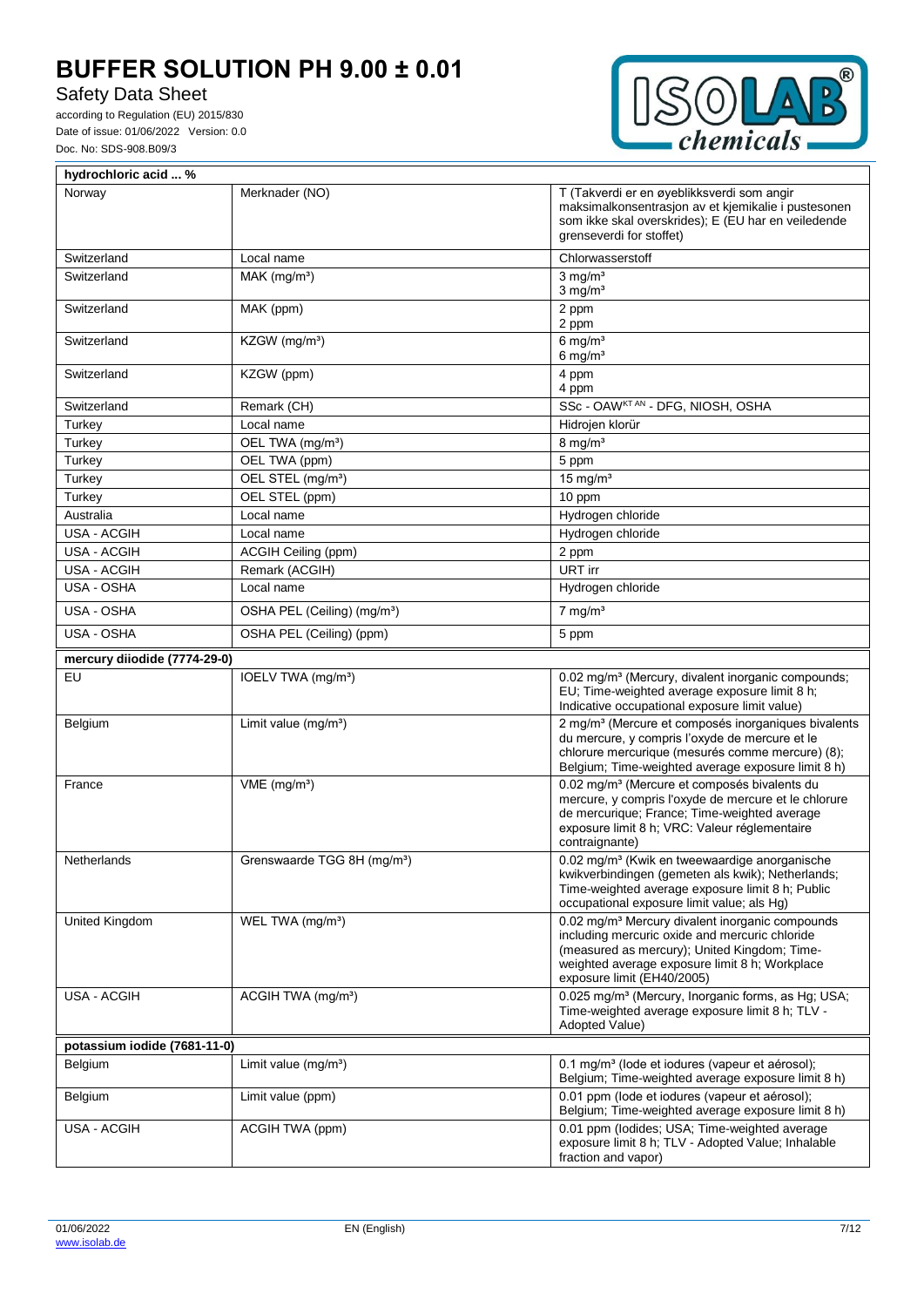# Safety Data Sheet

according to Regulation (EU) 2015/830 Date of issue: 01/06/2022 Version: 0.0 Doc. No: SDS-908.B09/3

## **8.2. Exposure controls**

#### **Appropriate engineering controls:**

Ensure good ventilation of the work station.

#### **Hand protection:**

Protective gloves

#### **Eye protection:**

Protective goggles

## **Skin and body protection:**

Wear suitable protective clothing

#### **Respiratory protection:**

In case of insufficient ventilation, wear suitable respiratory equipment

#### **Environmental exposure controls:**

Avoid release to the environment.

### **SECTION 9: Physical and chemical properties**

| 9.1. | Information on basic physical and chemical properties |                                                 |
|------|-------------------------------------------------------|-------------------------------------------------|
|      | Physical state                                        | : Liquid                                        |
|      | Appearance                                            | Liquid.                                         |
|      | Colour                                                | Colourless. According to product specification. |
|      | Odour                                                 | characteristic.                                 |
|      | Odour threshold                                       | No data available                               |
| рH   |                                                       | 8.99 - 9.01 at 20°C                             |
|      | Relative evaporation rate (butylacetate=1)            | No data available                               |
|      | Melting point                                         | 0 °C                                            |
|      | Freezing point                                        | No data available                               |
|      | Boiling point                                         | 100 °C                                          |
|      | Flash point                                           | No data available                               |
|      | Auto-ignition temperature                             | No data available                               |
|      | Decomposition temperature                             | : No data available                             |
|      | Flammability (solid, gas)                             | Not self-igniting                               |
|      | Vapour pressure                                       | 23 hPa (at 20 °C)                               |
|      | Relative vapour density at 20 °C                      | No data available                               |
|      | Relative density                                      | No data available                               |
|      | Density                                               | 1.026 $q/cm^3$ (20 °C)                          |
|      | Solubility                                            | Miscible with water.                            |
|      | Log Pow                                               | No data available                               |
|      | Viscosity, kinematic                                  | No data available                               |
|      | Viscosity, dynamic                                    | No data available                               |
|      | <b>Explosive properties</b>                           | Not explosive.                                  |
|      | Oxidising properties                                  | No data available                               |
|      | Explosive limits                                      | No data available                               |
|      |                                                       |                                                 |

#### **9.2. Other information**

#### No additional information available

### **SECTION 10: Stability and reactivity**

### **10.1. Reactivity**

The product is non-reactive under normal conditions of use, storage and transport.

#### **10.2. Chemical stability**

Stable under normal conditions.

#### **10.3. Possibility of hazardous reactions**

No dangerous reactions known under normal conditions of use.

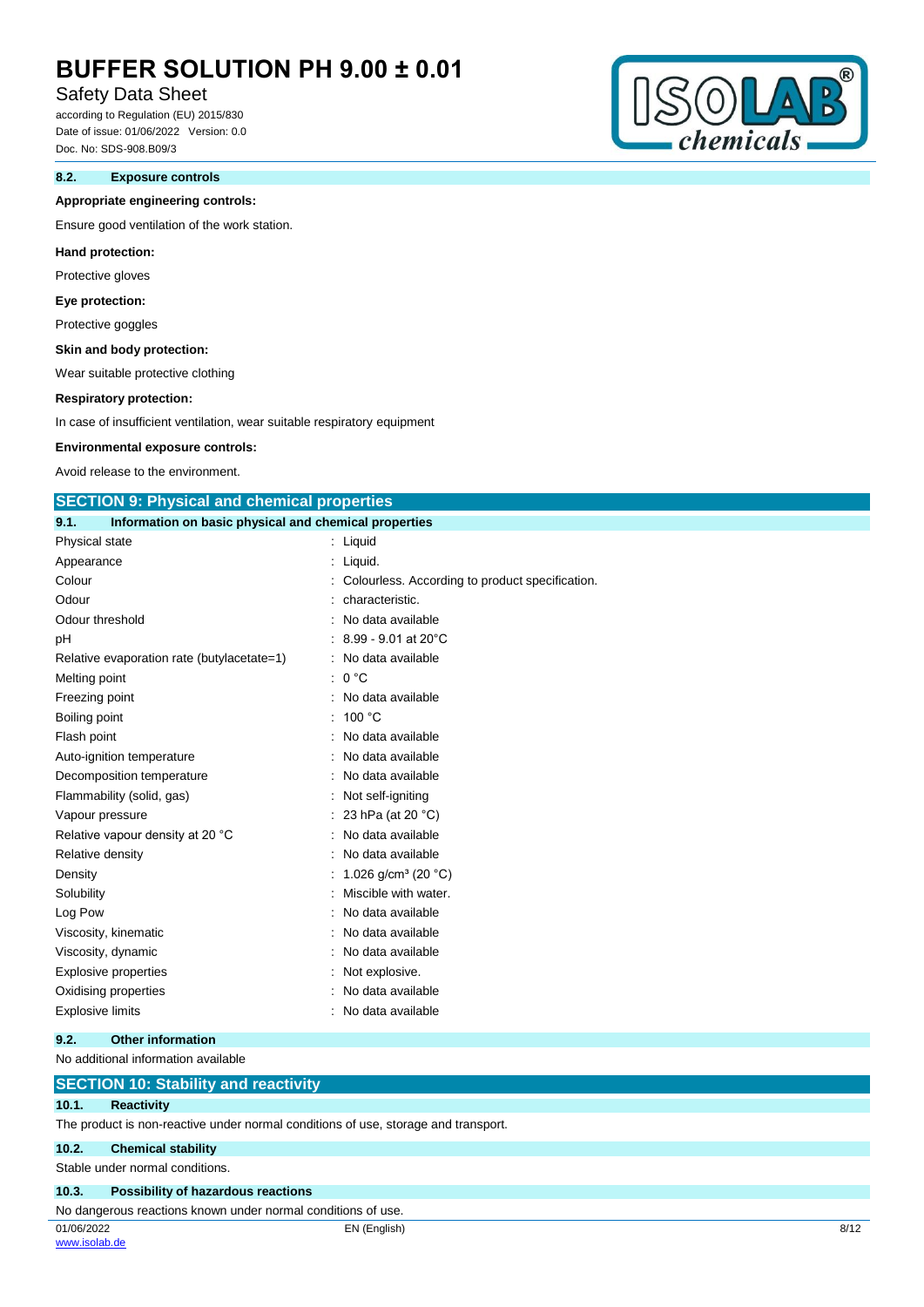# Safety Data Sheet

according to Regulation (EU) 2015/830 Date of issue: 01/06/2022 Version: 0.0 Doc. No: SDS-908.B09/3



### **10.4. Conditions to avoid**

None under recommended storage and handling conditions (see section 7).

## **10.5. Incompatible materials**

## No additional information available

## **10.6. Hazardous decomposition products**

Under normal conditions of storage and use, hazardous decomposition products should not be produced.

| <b>SECTION 11: Toxicological information</b>  |                      |  |
|-----------------------------------------------|----------------------|--|
| Information on toxicological effects<br>11.1. |                      |  |
| Acute toxicity                                | : Not classified     |  |
| mercury diiodide (7774-29-0)                  |                      |  |
| LD50 oral rat                                 | 18 mg/kg (Rat)       |  |
| potassium iodide (7681-11-0)                  |                      |  |
| LD50 oral rat                                 | 2779 mg/kg (Rat)     |  |
| LD50 dermal rabbit                            | 3160 mg/kg (Rabbit)  |  |
| Skin corrosion/irritation                     | Not classified       |  |
| Serious eye damage/irritation                 | Not classified<br>÷. |  |
| Respiratory or skin sensitisation             | Not classified<br>÷  |  |
| Germ cell mutagenicity                        | : Not classified     |  |
| Carcinogenicity                               | : Not classified     |  |
| Reproductive toxicity                         | Not classified<br>÷  |  |
| STOT-single exposure                          | Not classified<br>÷. |  |
| STOT-repeated exposure                        | Not classified<br>÷  |  |
| Aspiration hazard                             | Not classified       |  |

## **SECTION 12: Ecological information**

## **12.1. Toxicity**

Ecology - general state of the product is not considered harmful to aquatic organisms nor to cause long-term adverse effects in the environment.

| hydrochloric acid  %         |                                         |
|------------------------------|-----------------------------------------|
| LC50 fish 1                  | 282 mg/l (LC50; 96 h; Gambusia affinis) |
| EC50 Daphnia 1               | $<$ 56 mg/l (EC50; 72 h; Daphnia magna) |
| mercury diiodide (7774-29-0) |                                         |
| Threshold limit algae 1      | $0.16$ mg/l (LC50; 18 h)                |
| potassium iodide (7681-11-0) |                                         |
| LC50 fish 1                  | 1788.85 mg/l (LC50; 96 h)               |
| EC50 Daphnia 1               | 483.68 mg/l (LC50; 48 h)                |

#### **12.2. Persistence and degradability**

| hydrochloric acid  %            |                                                                                                                                   |
|---------------------------------|-----------------------------------------------------------------------------------------------------------------------------------|
| Persistence and degradability   | Biodegradability: not applicable. No (test)data on mobility of the components available.                                          |
| Biochemical oxygen demand (BOD) | Not applicable                                                                                                                    |
| Chemical oxygen demand (COD)    | Not applicable                                                                                                                    |
| <b>ThOD</b>                     | Not applicable                                                                                                                    |
| mercury diiodide (7774-29-0)    |                                                                                                                                   |
| Persistence and degradability   | Biodegradability: not applicable. Forming sediments in water. Biodegradability in soil: not<br>applicable. Adsorbs into the soil. |
| Biochemical oxygen demand (BOD) | Not applicable                                                                                                                    |
| Chemical oxygen demand (COD)    | Not applicable                                                                                                                    |
| <b>ThOD</b>                     |                                                                                                                                   |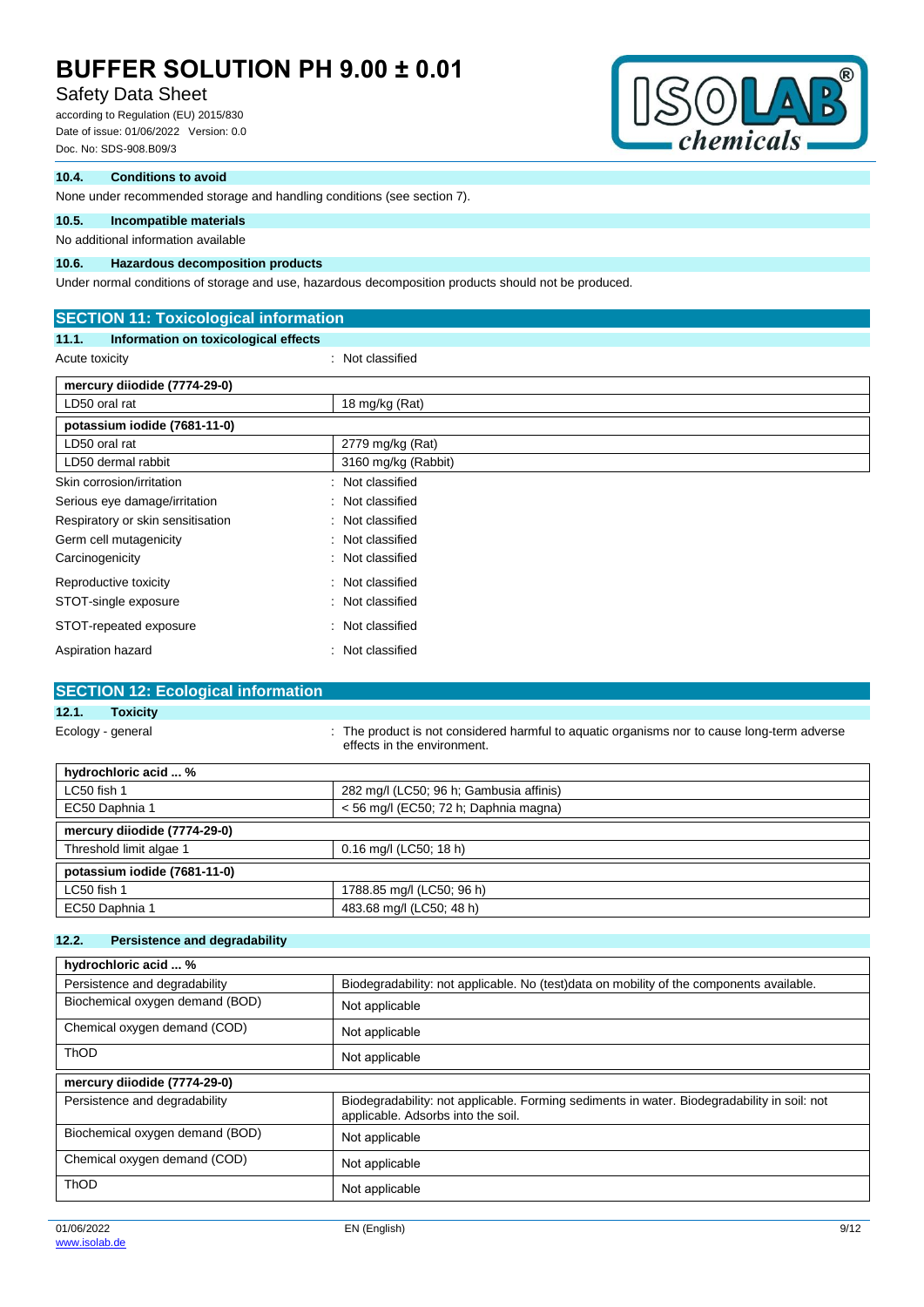# Safety Data Sheet

according to Regulation (EU) 2015/830 Date of issue: 01/06/2022 Version: 0.0 Doc. No: SDS-908.B09/3



| potassium iodide (7681-11-0)              |                                                    |  |
|-------------------------------------------|----------------------------------------------------|--|
| Persistence and degradability             | Biodegradability: not applicable.                  |  |
| Biochemical oxygen demand (BOD)           | Not applicable                                     |  |
| Chemical oxygen demand (COD)              | Not applicable                                     |  |
| ThOD                                      | Not applicable                                     |  |
| 12.3.<br><b>Bioaccumulative potential</b> |                                                    |  |
| hydrochloric acid  %                      |                                                    |  |
| Log Pow                                   | 0.25 (QSAR)                                        |  |
| Bioaccumulative potential                 | Low potential for bioaccumulation (Log Kow $<$ 4). |  |
| mercury diiodide (7774-29-0)              |                                                    |  |
| Bioaccumulative potential                 | Bioaccumable.                                      |  |
| potassium iodide (7681-11-0)              |                                                    |  |
| Bioaccumulative potential                 | Not bioaccumulative.                               |  |
| <b>Mobility in soil</b><br>12.4.          |                                                    |  |
| hydrochloric acid  %                      |                                                    |  |

| Ecology - soil                                                            | May be harmful to plant growth, blooming and fruit formation.                                                                                                                   |
|---------------------------------------------------------------------------|---------------------------------------------------------------------------------------------------------------------------------------------------------------------------------|
| 12.5.<br><b>Results of PBT and vPvB assessment</b>                        |                                                                                                                                                                                 |
| Component                                                                 |                                                                                                                                                                                 |
| disodium tetraborate, anhydrous, boric acid,<br>disodium salt (1330-43-4) | This substance/mixture does not meet the PBT criteria of REACH regulation, annex XIII<br>This substance/mixture does not meet the vPvB criteria of REACH regulation, annex XIII |

#### **12.6. Other adverse effects**

#### No additional information available

|       | <b>SECTION 13: Disposal considerations</b> |                                                                                             |
|-------|--------------------------------------------|---------------------------------------------------------------------------------------------|
| 13.1. | Waste treatment methods                    |                                                                                             |
|       | Waste treatment methods                    | Dispose of contents/container in accordance with licensed collector's sorting instructions. |

# **SECTION 14: Transport information**

In accordance with ADR / RID / IMDG / IATA / ADN

| <b>ADR</b>                             | <b>IMDG</b>    | <b>IATA</b>    | <b>ADN</b>     | <b>RID</b>     |
|----------------------------------------|----------------|----------------|----------------|----------------|
| <b>UN number</b><br>14.1.              |                |                |                |                |
| Not applicable                         | Not applicable | Not applicable | Not applicable | Not applicable |
| 14.2.<br>UN proper shipping name       |                |                |                |                |
| Not applicable                         | Not applicable | Not applicable | Not applicable | Not applicable |
| Not applicable                         | Not applicable | Not applicable | Not applicable | Not applicable |
|                                        |                |                |                |                |
| Transport hazard class(es)<br>14.3.    |                |                |                |                |
| Not applicable                         | Not applicable | Not applicable | Not applicable | Not applicable |
| Not applicable                         | Not applicable | Not applicable | Not applicable | Not applicable |
| 14.4.<br><b>Packing group</b>          |                |                |                |                |
| Not applicable                         | Not applicable | Not applicable | Not applicable | Not applicable |
| <b>Environmental hazards</b><br>14.5.  |                |                |                |                |
| Not applicable                         | Not applicable | Not applicable | Not applicable | Not applicable |
| No supplementary information available |                |                |                |                |

### **14.6. Special precautions for user**

#### **- Overland transport**

Not applicable

#### **- Transport by sea**

Not applicable

# **- Air transport**

Not applicable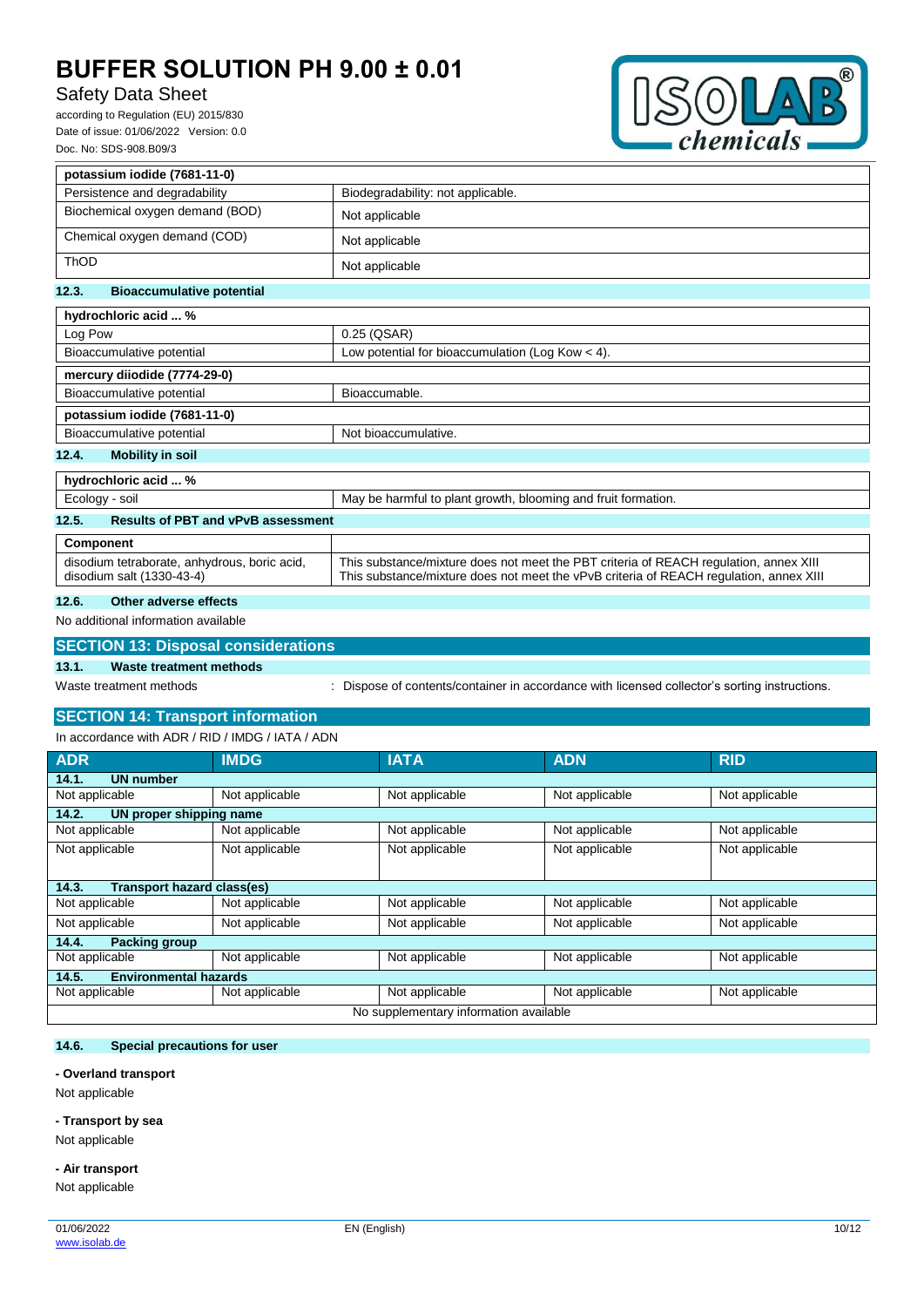# Safety Data Sheet

according to Regulation (EU) 2015/830 Date of issue: 01/06/2022 Version: 0.0 Doc. No: SDS-908.B09/3



#### **- Inland waterway transport**

Not applicable

### **- Rail transport**

Not applicable

**14.7. Transport in bulk according to Annex II of Marpol and the IBC Code**

#### Not applicable

### **SECTION 15: Regulatory information**

**15.1. Safety, health and environmental regulations/legislation specific for the substance or mixture**

#### **15.1.1. EU-Regulations**

Contains no REACH substances with Annex XVII restrictions Contains a substance on the REACH candidate list in concentration ≥ 0.1% or with a lower specific limit: disodium tetraborate, anhydrous, boric acid, disodium salt (EC 215-540-4, CAS 1330-43-4)

Contains no REACH Annex XIV substances

#### **15.1.2. National regulations**

#### **Germany**

| VwVwS Annex reference                                                                | : Water hazard class (WGK) 1, low hazard to waters (Classification according to VwVwS, Annex<br>4)                                           |
|--------------------------------------------------------------------------------------|----------------------------------------------------------------------------------------------------------------------------------------------|
| 12th Ordinance Implementing the Federal<br>Immission Control Act - 12. BlmSchV       | : Is not subject of the 12. BlmSchV (Hazardous Incident Ordinance)                                                                           |
| <b>Netherlands</b>                                                                   |                                                                                                                                              |
| SZW-lijst van kankerverwekkende stoffen                                              | : None of the components are listed                                                                                                          |
| SZW-lijst van mutagene stoffen                                                       | : None of the components are listed                                                                                                          |
| NIET-limitatieve lijst van voor de voortplanting<br>giftige stoffen - Borstvoeding   | : None of the components are listed                                                                                                          |
| NIET-limitatieve lijst van voor de voortplanting<br>giftige stoffen - Vruchtbaarheid | : disodium tetraborate, anhydrous, boric acid, disodium salt is listed                                                                       |
| NIET-limitatieve lijst van voor de voortplanting<br>giftige stoffen – Ontwikkeling   | : disodium tetraborate, anhydrous, boric acid, disodium salt is listed                                                                       |
| <b>Denmark</b>                                                                       |                                                                                                                                              |
| Recommendations Danish Regulation                                                    | : Young people below the age of 18 years are not allowed to use the product                                                                  |
|                                                                                      | Pregnant/breastfeeding women working with the product must not be in direct contact with the<br>product                                      |
|                                                                                      | The requirements from the Danish Working Environment Authorities regarding work with<br>carcinogens must be followed during use and disposal |

### **15.2. Chemical safety assessment**

No chemical safety assessment has been carried out

## **SECTION 16: Other information**

|             | Abbreviations and acronyms:                                                                     |       |
|-------------|-------------------------------------------------------------------------------------------------|-------|
| <b>ADN</b>  | European Agreement concerning the International Carriage of Dangerous Goods by Inland Waterways |       |
| <b>ADR</b>  | European Agreement concerning the International Carriage of Dangerous Goods by Road             |       |
| <b>ATE</b>  | <b>Acute Toxicity Estimate</b>                                                                  |       |
| <b>BCF</b>  | Bioconcentration factor                                                                         |       |
| <b>CLP</b>  | Classification Labelling Packaging Regulation; Regulation (EC) No 1272/2008                     |       |
| EC50        | Median effective concentration                                                                  |       |
| <b>IARC</b> | International Agency for Research on Cancer                                                     |       |
| <b>IATA</b> | International Air Transport Association                                                         |       |
| <b>IMDG</b> | International Maritime Dangerous Goods                                                          |       |
| <b>LC50</b> | Median lethal concentration                                                                     |       |
| LD50        | Median lethal dose                                                                              |       |
| <b>OECD</b> | Organisation for Economic Co-operation and Development                                          |       |
| <b>PBT</b>  | Persistent Bioaccumulative Toxic                                                                |       |
| 01/06/2022  | EN (English)                                                                                    | 11/12 |